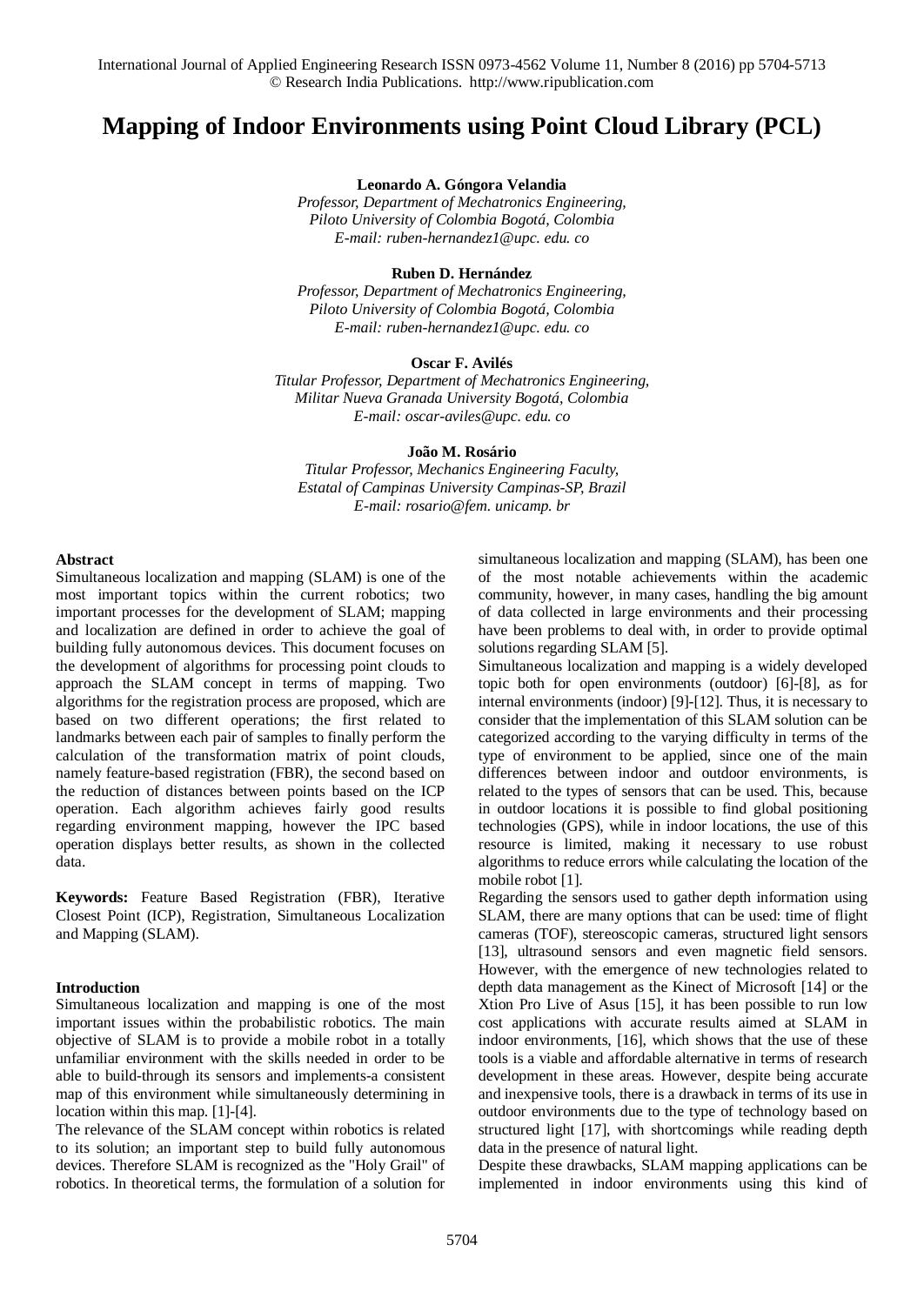technology. The output of depth sensors based on structured light condenses into point clouds, which are arrays of values with depth data and in some cases color (RGB-D [14]), with these data structures it is possible to perform the required procedure in order to associate, align and build an environment map through an algorithm receiving depth samples incrementally, as the robot moves in the work area [18].

This article aims to describe in detail the process of performing two registration algorithms based on the point cloud library (PCL), for processing data. The second section includes he theory to understand the main types of registration that can be implemented using the PCL library and the algorithms proposed for this task are shown. In the next section, a detailed explanation of the results obtained from these algorithms is made and the last section gathers the main conclusions and proposals for future works.

# **Methods**

As mentioned above, the SLAM process comprises two important elements intrinsically clustered since they can't be developed independently to achieve the objective of simultaneous localization and mapping. This premise, as shown in [19], is founded on the fact that, for building a sufficiently accurate map of the environment in which the robot interacts, it is necessary to make an approximation of the robot positioning during its route, likewise, for precision and measurement accuracy, it is necessary to build an accurate virtual map with respect to the real place in order to get a correct estimate of these parameters. This paradox is deemed settled by experts in the field [5].

Mapping, in context with the SLAM theoretical approach, refers to the approximate building of a working environment map of a mobile robot. The methods used to perform this task depend on the available sensors for this work. These sensors can be ultrasound, magnetic, radar, time of flight cameras and structured light, among many others.

For the project described in this document, a structured light sensor known as Kinect from Microsoft is used. At the beginning, this sensor was used as a game controller interface of video games for Microsoft's Xbox platform. Furthermore, after its great success and its potential for the development of new applications, hardware development kits and (SDKs) software are available for researchers and product developers, becoming quite popular and being marketed as a development platform for Microsoft operating systems.

The first version of the Kinect sensor (Figure1) was used for the purpose of this project. Among the criteria for its use, it was chosen by the vast amount of information regarding its operation and existing development software for its applicability and solution thereof. In addition, its low economic cost and performance features in indoor environments make this sensor suitable for the purpose of the work presented.



**Figure 1:** First version of the Kinect sensor. (Taken from http://iphotopick. [com/xbox-one-clip-art-gallery/](https://translate.google.com/translate?hl=en&prev=_t&sl=es&tl=en&u=http://iphotopick.com/xbox-one-clip-art-gallery/) )

# **Software Tools:**

Within the software tools that can be used for developing applications with Kinect, SDK was recently released by the Microsoft team for version 1 and 2 of Kinect, using the Visual Studio software as a development platform. Also, open source tools designed specifically for depth data processing, such as point cloud library PCL have been made available to researchers, enabling the use of platforms for depth data processing, incorporating robust libraries widely documented for 3D image processing, besides including drivers and functions to manage different depth sensors as the Kinect, the Xtion, the Trimble MX8, the Fuji W3 3D, or the SICK LMS400 sensor, among many others.

The PCL library is available for all popular operating systems such as Microsoft Windows, some Linux systems and Apple OS X platforms. The point cloud library was chosen for developing an algorithm for mapping an indoor environment in this project.

# **The Registration**

The registration process involves the association between different 3D images (captured through a depth sensor), performing the calculation of a global framework between images iteratively, until reaching an alignment according to preset parameters aligned with the reconstruction of an environment scene.

One of the main modules of the PCL library is specifically designed to perform tasks such as registration. This library of functions clusters the tools needed to process point clouds in the registration task, which are oriented according to two types of operations for information processing; feature-based registration (FBR) and Iterative Closest Point (ICP) registration.

#### **Feature Based Registration (FBR):**

The registration process using the PCL library consists of different essential steps for the correct determination of the alignment data among various point clouds, which are related from a global framework.

The feature based registration is one the processes that can be implemented with the point cloud library, its purpose is to calculate a transformation matrix linking two arrays of point clouds correlated through implicit and unchanging references, estimated from the geometry of the registered environment in relation to captures acquired with the depth sensor.

The following are the main steps for feature based registration:

1. Establish reference points to start processing.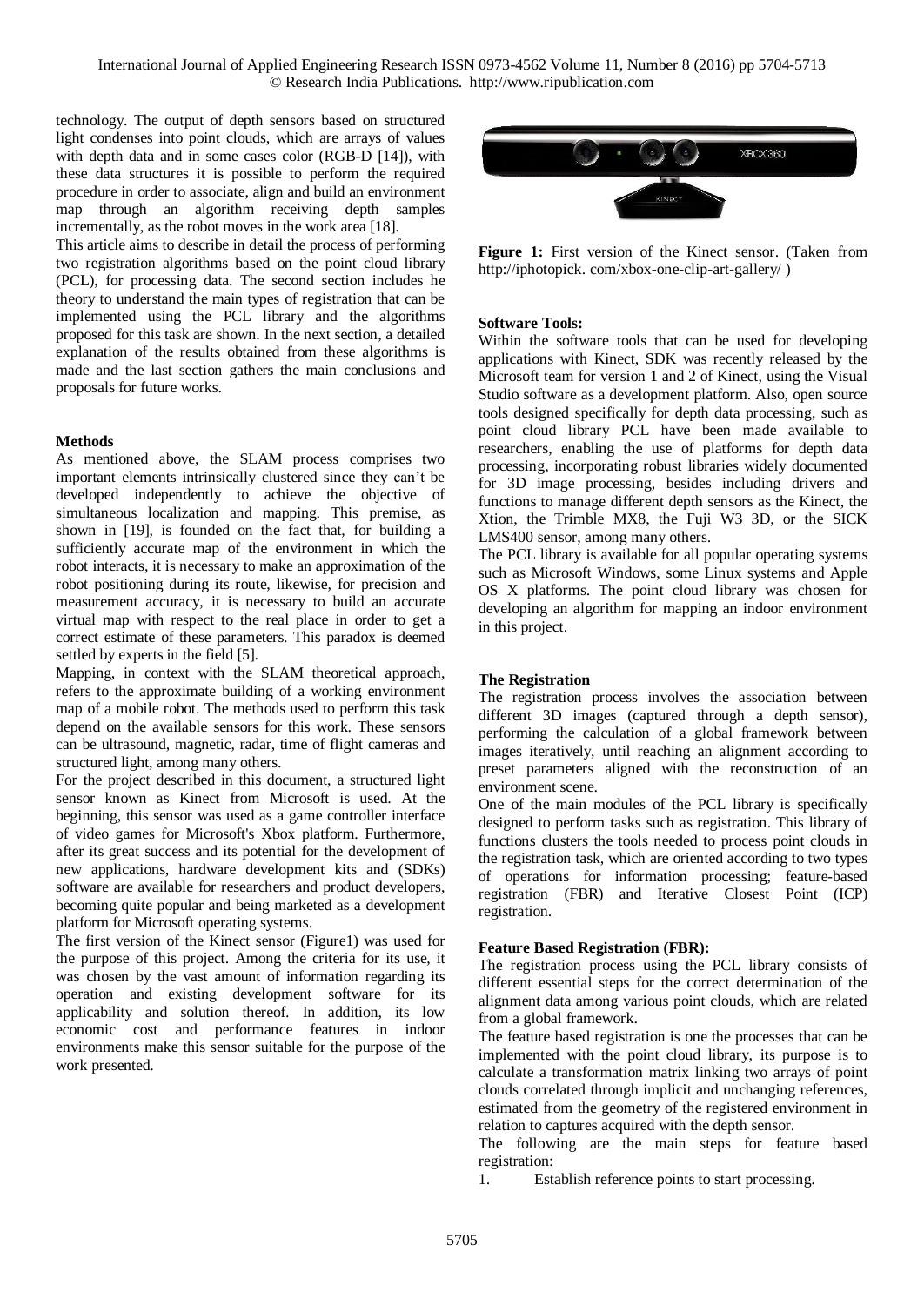- 2. From the landmarks, estimate the associated descriptors.
- 3. Perform correspondence calculation using the information of the descriptors associated to the landmarks used as input parameters.
- 4. Reject mis calculated correspondences. (Errors in calculating correspondences)
- 5. Calculate the transformation matrix between the captures to be registered.

The above list corresponds to the main steps for calculating the transformation matrix between captures to conclude the registration process.

# **Landmark extraction:**

The landmarks are key elements for image processing, both in the 2D and the 3D domain. These points are quite relevant due to information processing and usually describe the geometry captured through point clouds.

A landmark must meet two important characteristics to be listed and used as such: points must be stable, which means that their detection should not depend on the relative position of the sensor after capturing information, allowing it to be detectable regardless of the angle, distance or position of the detected objects. Likewise, these landmarks must be unique with respect to the other detected in one capture, thus they should be recognized independently, even in dynamic environments.

Different kinds of land marks are clustered in PCL, including NARF, SIFT, AGAST, HARRIS and ISS.

The NARF method for extracting land marks was used for the development of this project. The NARF key points are typical features of point clouds, which are calculated from an image of estimated range usingthe depth variation associated to colors in the spectrum from blue to red as data processing. Figure 2 shows the estimating process of the NARF-type landmarks.

# *Descriptor extraction*

Despite representing specific features related to the coordinates and distances of the point cloud acquired, landmarks do not contain information on the variation of the geometry of objects which have been calculated, thus, two landmarks from two different point clouds could have similar values, but they would not correspond to the same scene, and therefore post-processing these feature points could lead to errors.

This means that two landmarks  $(p_1, p_2)$  extracted at different time values  $(t_1, t_2)$  and despite having similar coordinates, do not guarantee that in the  $t_2 - t_1$ , time interval, the registered environment remains unchanged, making them unreliable to be classified as landmarks that can be used despite changes in position, angle, existing noise or other factors that may arise in the process of obtaining depth samples.

In these cases, complementary elements associated to the landmarks known as descriptors arise, which together with the landmarks form a point feature descriptor of the registration environment.

Local type descriptors such as PFH, FPFH and NARF were used for the development of this work as comparative elements for the registration process.



**Figure 2***:* Landmark Calculation*.* a) Range image*.* b) NARF Points from Original image*.*

# **PFH Descriptor:**

The PFH descriptor or Point Feature Histogram [20], is one of the descriptors that can be implemented using the point cloud library, based on the acquisition of landmarks as preprocessing stage. Figure 3 shows the  $p_a$  landmark in the middle of a work mesh, through which all points are interconnected.

The points framed within the dashed circle of Figure 3 refer to the neighboring points in relation to the  $p_a$  landmark, and interact together with other neighboring points, thus seeking to process certain characteristic values of the variability of this geometry in an area or surface represented by the point cloud, and primarily related to  $p_q$ .

Figure 4, shows in detail the calculation of the features between two landmarks  $(p_t, p_s)$ . In this operation,  $p_t$  and  $p_s$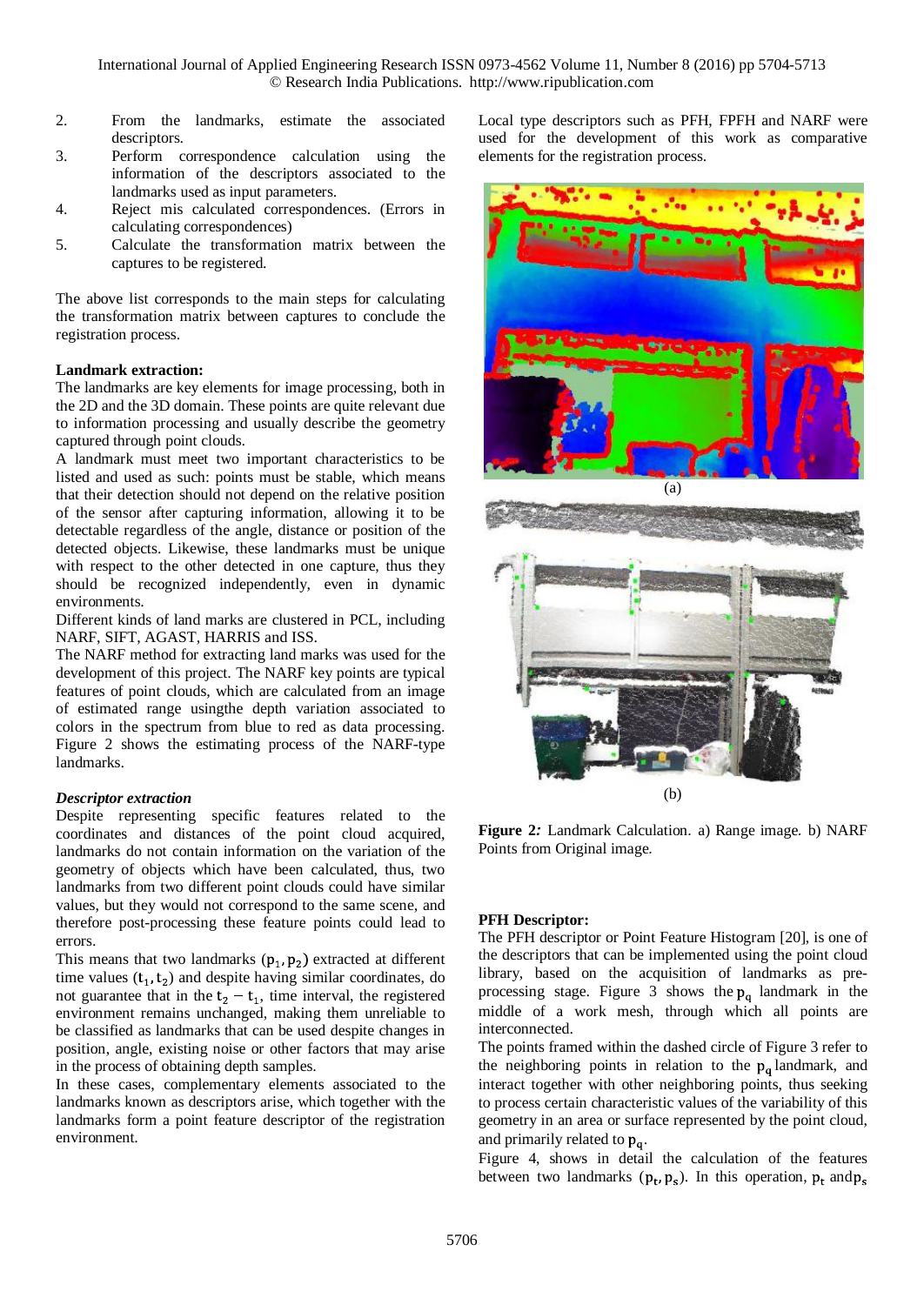are generic elements within the calculation operation of the PFH of  $p_q$ , whose illustration explains that the calculation of the surface and geometry features as objective of the PFH representation is performed around each of the neighboring points regarding  $p_a$ , and with each other.



**Figure 3:** Characterization of a neighborhood area of a  $p_a$ landmark (in red). Taken from [http://pointclouds.](https://translate.google.com/translate?hl=en&prev=_t&sl=es&tl=en&u=http://pointclouds.org/) org.



**Figure 4:** Feature Calculation of  $p_s$  and  $p_t$ . landmarks. Taken from [http://pointclouds.](https://translate.google.com/translate?hl=en&prev=_t&sl=es&tl=en&u=http://pointclouds.org/) org.

The data calculated from the PFH extraction represent the variation of the normal vectors to the orientation of the  $p_{\alpha}$ neighboring points, then clustered together and taken to a histogram, which condenses the data for interpretation as descriptor elements of the surrounding geometric variation to the interest points.

#### **FPFH descriptor:**

The FPFH descriptor, or Fast Feature Point Histogram [20] is an improved version in terms of the performance of the algorithm for calculating the PFH descriptor, the aim is to reduce the theoretical operational complexity of the PFH  $O(nk^2)$  to an order of operations equal to  $O(nk)$ .

To accomplish this, the calculation of the features is performed only in cases of direct relationship between neighboring points and the  $p_q$  query point, as shown in.



**Figure 5:** Relationship of neighborhood points in the calculation of FPFH descriptor. Taken from [http://pointclouds.](https://translate.google.com/translate?hl=en&prev=_t&sl=es&tl=en&u=http://pointclouds.org/) org.

Accordingly, the number of computational operations decreases, allowing management of these tools in real-time applications.

#### **NARF descriptor:**

NARF descriptor [21], encodes the information of the changes on the surface near the landmark. From the interest points calculated by the range image, a gradient range is created around the landmark, this can be classified as a small image of range, centered on the interest point which is aligned with the normal of the point.

By locating the focal point with the normal of the point, a star pattern with n beams is created, and the value for each point associated to the change of the surface that lies below the tip is calculated. The higher the change value reaching the center of the star, the larger the value. The descriptor associated with each landmark has n values resulting from the number of points of the star. Figure 6 shows this process illustratively.



**Figure 6:** NARF Descriptor. Taken from [21].

## **Calculation, filtering and extraxction of the transformation matrix:**

This step relates to the point clouds processing for the calculation of the estimated correspondences from the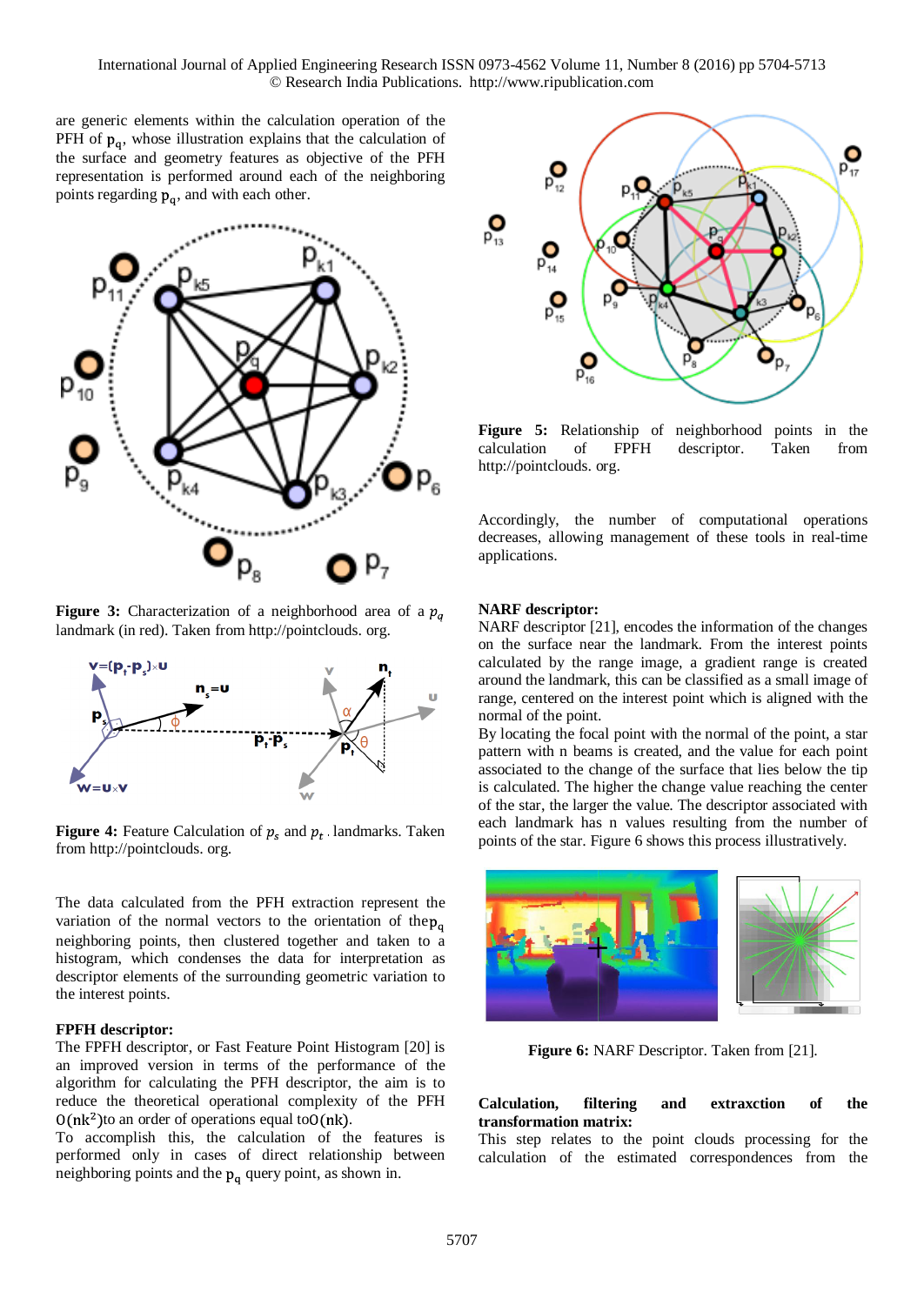information found through the descriptors in all captures acquired with the sensor.

Thus, the descriptors that are more similar to each point cloud are extracted in order to calculate the transformation matrix associated with the alignment within the overall framework of 3D images, and form the map of the environment. Figure 7 shows the correspondences found between two different scenes using the FPFH descriptor.



**Figure 7:** Two captures acquired with the Kinect sensor and their associated correlations.

Although there are correspondences deemed as correct at first glance, there may be estimation errors, which must be corrected. For these cases, it is necessary to implement a filtering correlation step in order to eliminate these errors for further processing of information. For this, the point cloud library has specific functions to perform this task. **Error! Reference source not found.** shows the implementation of the filtering step for two scenes captured.





**Figure 8***:* Correspondence Extraction and Filtering*.* a) Unfiltered Correspondence*.* b) Filtered Correspondence*.* Taken fro[mhttp://pointclouds](https://translate.google.com/translate?hl=en&prev=_t&sl=es&tl=en&u=http://pointclouds.org/)*.* org*.*

The calculation of the transformation matrix between the two captures is the last step in the feature-based registration, this process consists of finding the right angles and distances to correctly overlap the point cloud to join and shape one model to build an environment map. [Figure](https://translate.googleusercontent.com/translate_f#_Ref426808294) 9 shows the two point clouds within a common global reference framework related through the features found.



**Figure 9:** Capturing point clouds after applying the transformation matrix.

#### **Registration based on the ICP operation:**

The development of an ICP-based operation or Iterative Closest Point algorithm has a list of basic steps for its building just as the feature-based registration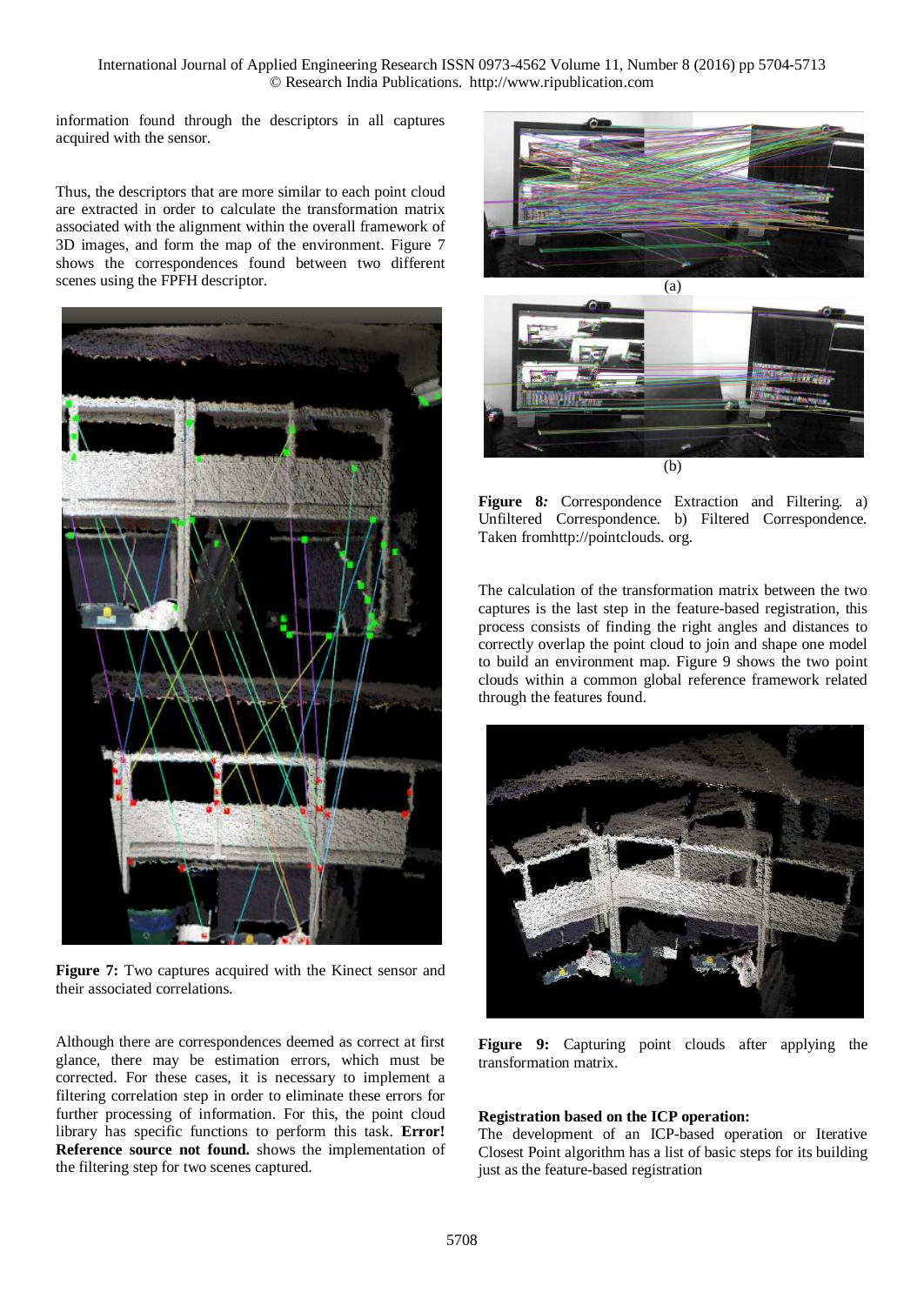- 1. Search correspondences between captured point clouds.
- 2. Reject miscalculated correspondences.
- 3. Estimate the appropriate transformation using the filtered correspondences.
- 4. Iterate.

The difference between the two registration approaches lies in the developed processing operation, thus working along with the point matrix used as an input argument, while for the FBR, a point cloud pre-processing is performed in order to calculate some interest points to further processing.

The ICP operation estimates distances found between two point matrices, and from these data, minimize the error (decrease the distance among them) to join the matrices and overlap them, thus meeting the registration objective.

The steps listed above for the ICP operation are part of the unique features in the PCL library, making it impossible to use steps of the FBR registration in the ICP.

# **Registration algorythms**

From the steps listed above, algorithms for the feature based registration and the ICP-based operation are developed. These algorithms are shown as a pseudo code for better understanding.

# **FBR algorithm:**

- 1) Reading input point clouds and configuration parameters for processing
- For each configuration option (descriptor type) and point matrix
- a) Read point matrix.
- b) Run the down sampling operation to optimize the processing time (configured by the user).
- c) Calculation of the NARF landmarks
- i. Build a range image.
- ii. Extracting borders from range image.
- iii. Find landmarks.
- iv. Save landmarks in vector.
	- 2) Find landmark descriptors
	- For the kind of descriptor selected by the user and applied to the landmarks extracted from each matrix.
	- a) Calculate the normal vectors for each of the landmarks; if the selected descriptor is the PFH or the FPFH type.
	- b) Enter the normal vectors as input parameter to the processing method (whether PFH or FPFH); if the descriptor is the NARF type, input the landmarks directly.
	- c) Calculate descriptors and save them in vectors.
	- 3) Correspondence Extraction
	- For each vector data with descriptors for each matrix.
	- a) Enter the vectors with the data of the descriptors as input parameter.
	- b) Establish the search of the correspondences through the kd-tree method.
	- c) Calculate correspondences.
- d) Save the calculated data in the correspondence vector.
- 4) Correspondence Filtering
- For the correspondence vector.
- a) Set the RANSAC method; SAC rejector.
- b) Enter the landmarks and correspondence vector as input parameters.
- c) Save the remaining correspondences after filtering.
- d) From the remaining correspondences, calculate the transformation matrix.
- 5) Apply the calculated transformation
- a) Save the transformation matrix.
- b) ICP-based Registration algorithm:
- 1) Reading input point cloud input
- For each point cloud matrix:<br>d) Read point matrix.
- Read point matrix.
- e) Run the downsampling operation to optimize the processing time.
- f) Determine point features; estimate the normal vectors for each point in the input matrix.
- g) Save the data from normal calculated in the vectors.
- 2) Estimate the transformation among point clouds
- a) Set method; use configuration variables and assign values for processing.
- b) Enter the calculated vectors in step 1 as input to the processing algorithm.
- c) Calculate processing recursively; iterate.
- For each processing cycle
- i. Calculate the alignment between the previous saved state and the current state after calculating transformation
- ii. Save the current state (vector after applying transformation) as a variable memory of the state.
- iii. Run the transformation with the recently calculated alignment.
- iv. Minimize the constant error by subtracting a unit from the current distance separation.
	- 3) Apply calculated transformation
	- c) Save last transformation matrix.
	- d) Apply the transformation matrix to align the point clouds.
	- e) Save point clouds after calculating the transformation as a new point cloud file.

#### **Results**

As an example of the results obtained considering the proposed algorithms, the processing of point clouds for the acquisition of scenes of a library is displayed.

# **Feature based algorithm (FBR):**

The purpose of performing an algorithm as the one proposed in the previous section for feature-based registration, is to provide the user with a tool for estimating correspondences across the various methods described herein.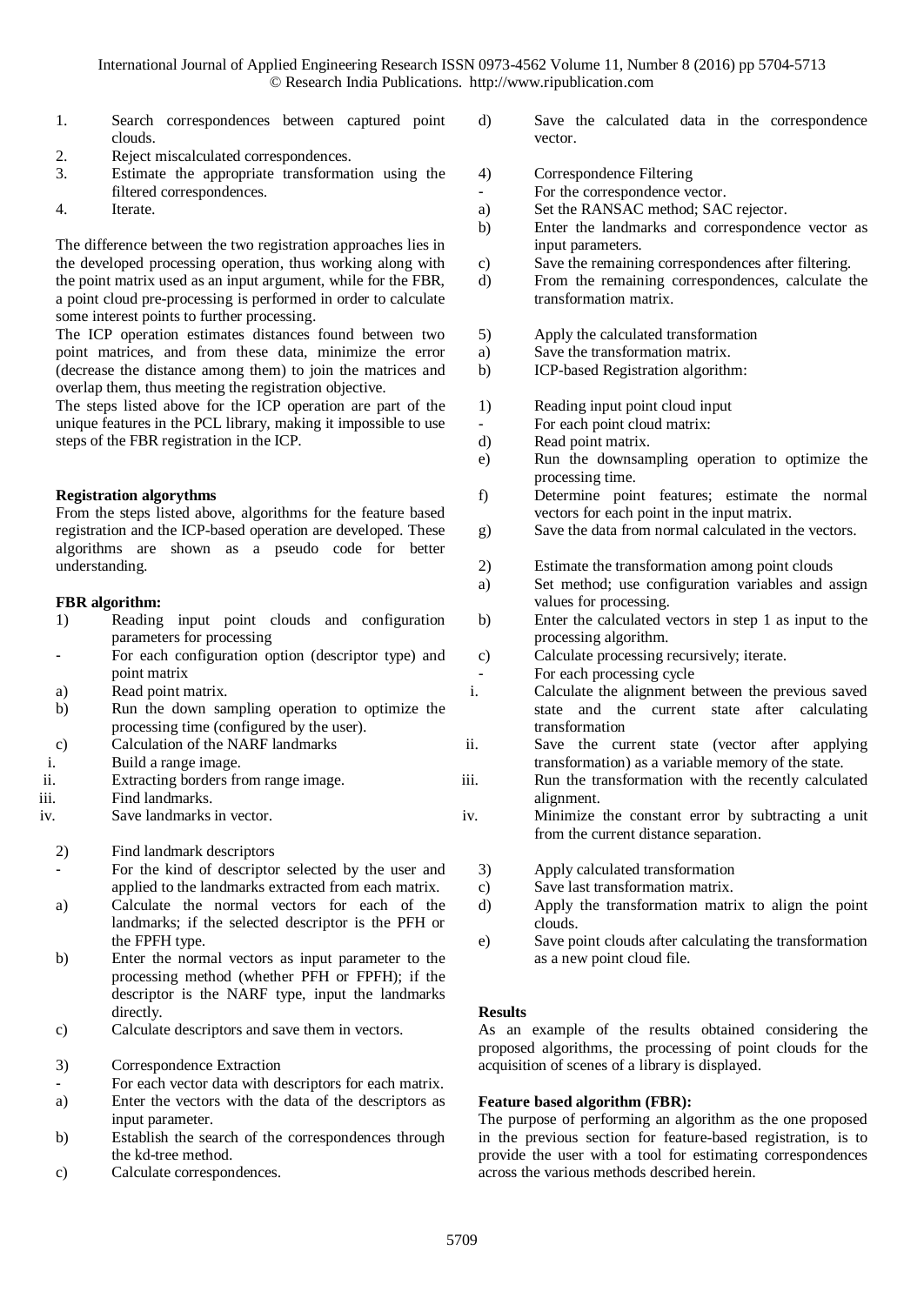Accordingly, this algorithm has four different input parameters for configuration, including the methods for calculating descriptors mentioned in the methodology section (NARF, PFH and FPFH), according to the estimation of the NARF type landmarks. The voxel grid which refers to the group of points in the input array is used as a parameter in order to reduce the rendering resolution, bringing advantages in the algorithm processing time, as will be shown below. The point cloud samples chosen to test this algorithm are shown in **Error! Reference source not found.**.



**Figure 10:** Scenes captured from a library.

The landmarks found for the two scenes of Figure 10were calculated using the NARF type method for estimating points. The landmarks of **Error! Reference source not found.**. a, and **Error! Reference source not found.**. b, can be seen in **Error! Reference source not found.**. a and **Error! Reference source not found.**. b respectively.



**Figure 11:** Landmarks of the library scenes.

After getting the landmarks of each of the scenes as shown in Figure 11, it is possible to continue with the calculation of the descriptors from the methods set out for PFH, FPFH and NARF, in order to calculate different correspondences as shown in Figure 7.

The results of the algorithm processing using different types of configuration are summarized in Tables 1-3, the configuration parameters were changed for each type of descriptor to be processed, according to the size of the voxel grid entered as a parameter, considering the values 0. 01, 0. 007 and 0. 005.

The processing values for the NARF descriptor are shown in Table 1, summarizing the different processing times taken by the correspondence processing from this descriptor, the larger the voxel grid, the lower the processing time, affecting significantly the estimation of correct correspondences. Therefore affecting the calculation of the transformation matrix, leading to errors while mapping the environment.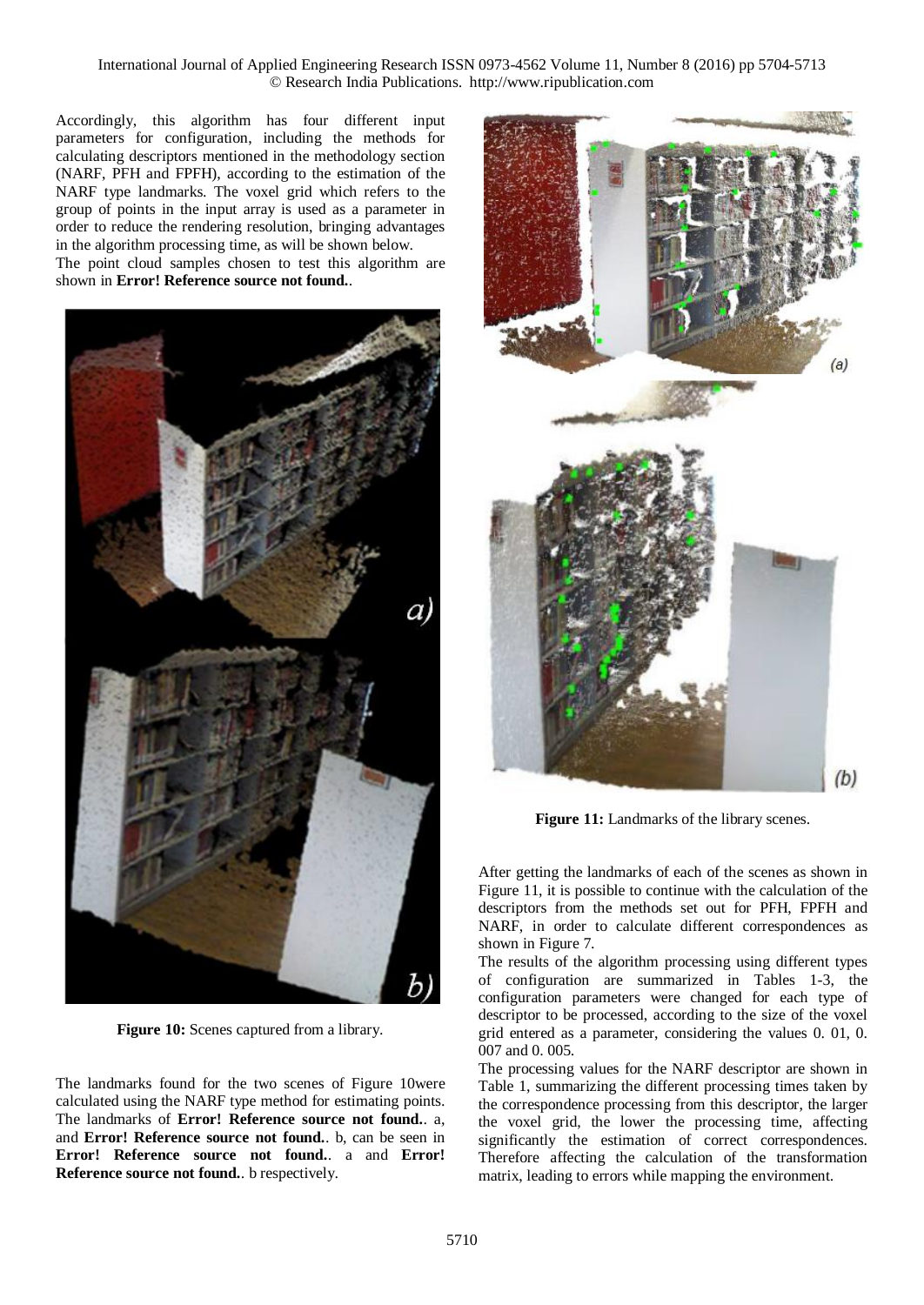| Voxel grid NARF | 0.005 | 0.007 |    |
|-----------------|-------|-------|----|
| Time(s)         |       |       | QC |
| Correspondences |       |       |    |

Table 2 shows the processing results using the PFH descriptor, and unlike the NARF descriptor, few errors occur in this process while making size variation of the voxel thus obtaining constant values of correspondences in all the tests.

**Table 2:** Data Processing for PFH descriptor.

| Voxel grid PFH  | 0.005 | 0.007 |     |
|-----------------|-------|-------|-----|
| Time(s)         |       |       | -98 |
| Correspondences |       |       |     |

Table 3 shows the values of the tests performed with the FPFH descriptor, being the one with the highest processing time and the one that yielded the best results in the estimation of correspondences, obtaining the higher value of the three proposed methods.

**Table 3:** Data Processing for FPFH descriptor.

| Voxel grid FPFH | 0.005 | 0.007 |  |
|-----------------|-------|-------|--|
| Time(s)         |       |       |  |
| Correspondences |       |       |  |

Figure 12 shows the result in the registration stage by applying the transformation matrix calculated from the different descriptors implemented, displaying clear and observable errors related to the calculation of the transformation matrix, errors caused by the correspondence estimation, suggesting a further development on the implementation of the landmarks, which are the basis of all the development.









**Figure 12:** Registration a) NARF descriptor b) PFH descriptor c) FPFH Descriptor

# **ICP based registration:**

Unlike the registration algorithm based on features, this second implementation using the iterative closest point operation as shown below, delivers better results when using point clouds required for the registration. Figure 13 shows the scenes to be registered using this processing algorithm.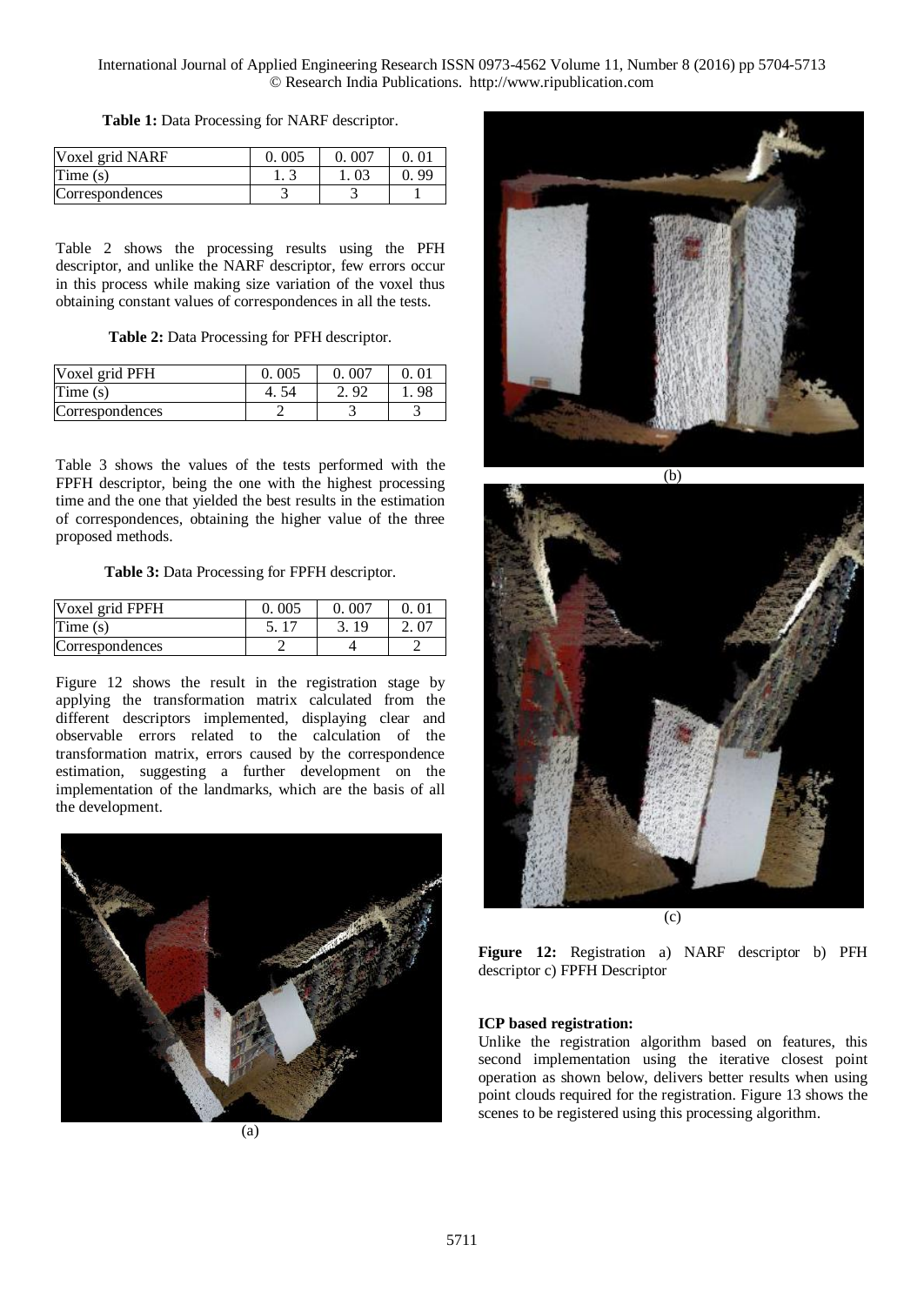

**Figure 13:** scenes to be registered using the ICP-based algorithm.

To perform the test processing and considering that the ICP algorithm is run in pairs of two point clouds, data capturing arrays points of Figure 14, thus proposing and ensuring that all point clouds are associated.



**Figure 14:** Step processing of the scenes to be registered.

The result of the conducted processing using the diagram of Figure 14is shown in **Error! Reference source not found.**. Figure 15 shows a clear association between the landmarks and the point clouds, although there is a processing error in one of the bookcases, probably due to the capturing method, due to sensor position when performing such capture.



**Figure 15:** Final Point Cloud after applying the ICP based registration.

This registration method shows better results, however the computational burden is too high, compromising processing times and making impossible their use in real-time tasks, therefore many options for the improvement of this algorithm and its implementation are available, using other operating characteristics including the joint management of the two processing approaches, in other words, a fusion between the FBR and the PCI registration.

# **Conclusions and future work**

Regarding the feature based registration and despite the comparison between the different descriptors, there are different aspects to be considered such as the voxel grid size, since it is possible to deduce that the smaller the size, the higher the resolution of the points, in other words more information to be used for processing leading to better results, however this does not apply to all methods of implemented descriptors, for instance, for the PFH and FPFH descriptor there were better results using a voxel grid intermediate value (0. 007), thus leading to different errors as for the landmark used, which is not robust in terms of the resolution operations performed in the point cloud. On the other hand it was possible to identify that although there were no equal number of correspondences using the PHF descriptor, this proves to be the most robust while changing point cloud resolution, becoming and implementable method for the registration in SLAM applications with the necessary changes to find better results while estimating the global framework of the point clouds to be registered

The registration based on the ICP operation showed better results, since it is a robust and implementable algorithm on post-processing tasks, due to computation times that are managed in order to get results like those shown in Figure 15. The different configurations used in the algorithms proved to be necessary and constitute an important factor in the development of a registration stage that may be usable in real time. For this reason it is proposed to improve the algorithms

to increase the processing and therefore the mapping results,